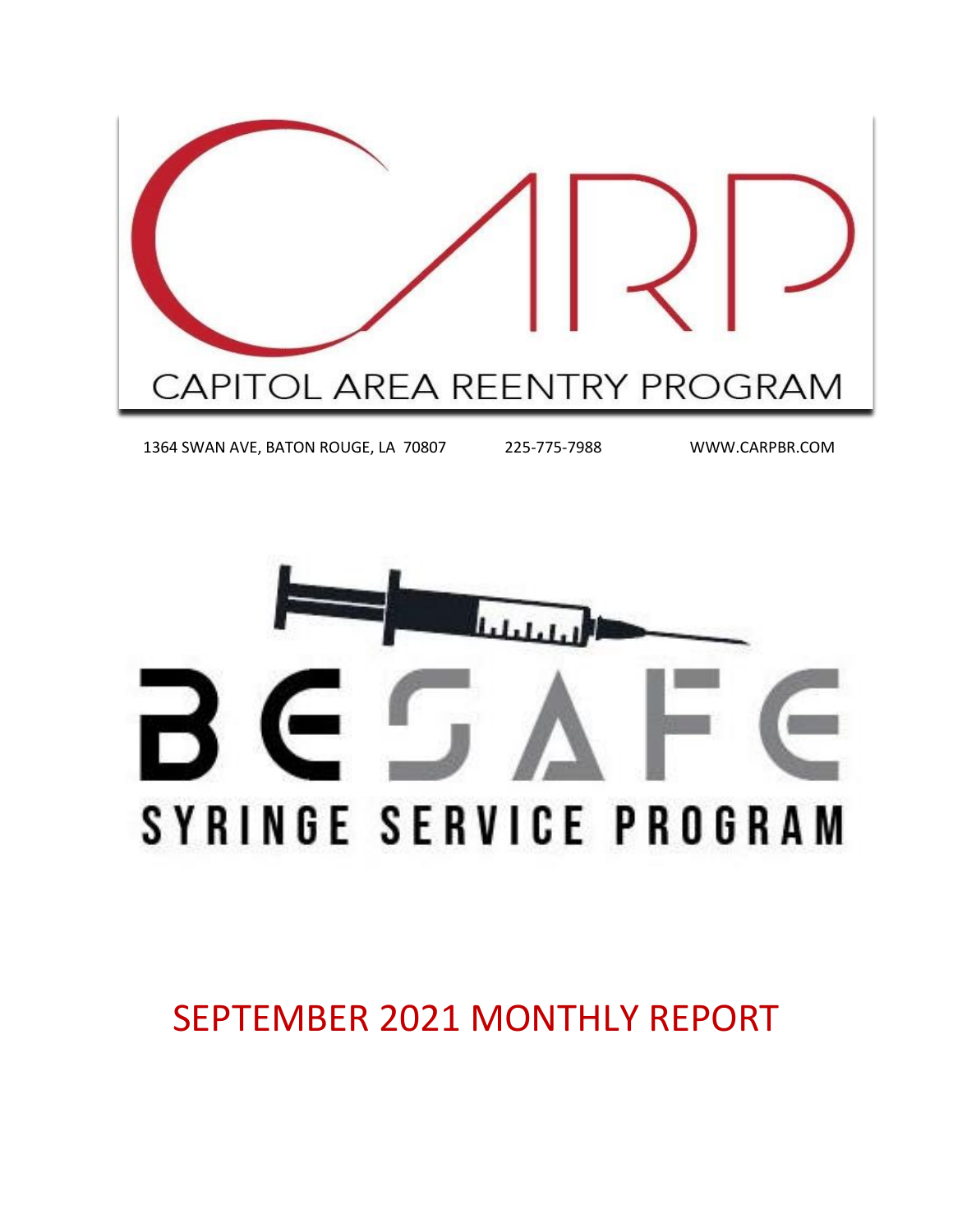

NarcAn: 77 Mobile Unit:







Total Kits: 875





| Male:   | 445 | $18-35:$ | 380 | White:    | 752            |
|---------|-----|----------|-----|-----------|----------------|
| Female: | 430 | $36-60:$ | 455 | Black:    | 115            |
|         |     | $61+$ :  | 40  | Asian:    | $\overline{4}$ |
|         |     |          |     | Hispanic: | 4              |

#### SEPTEMBER 2021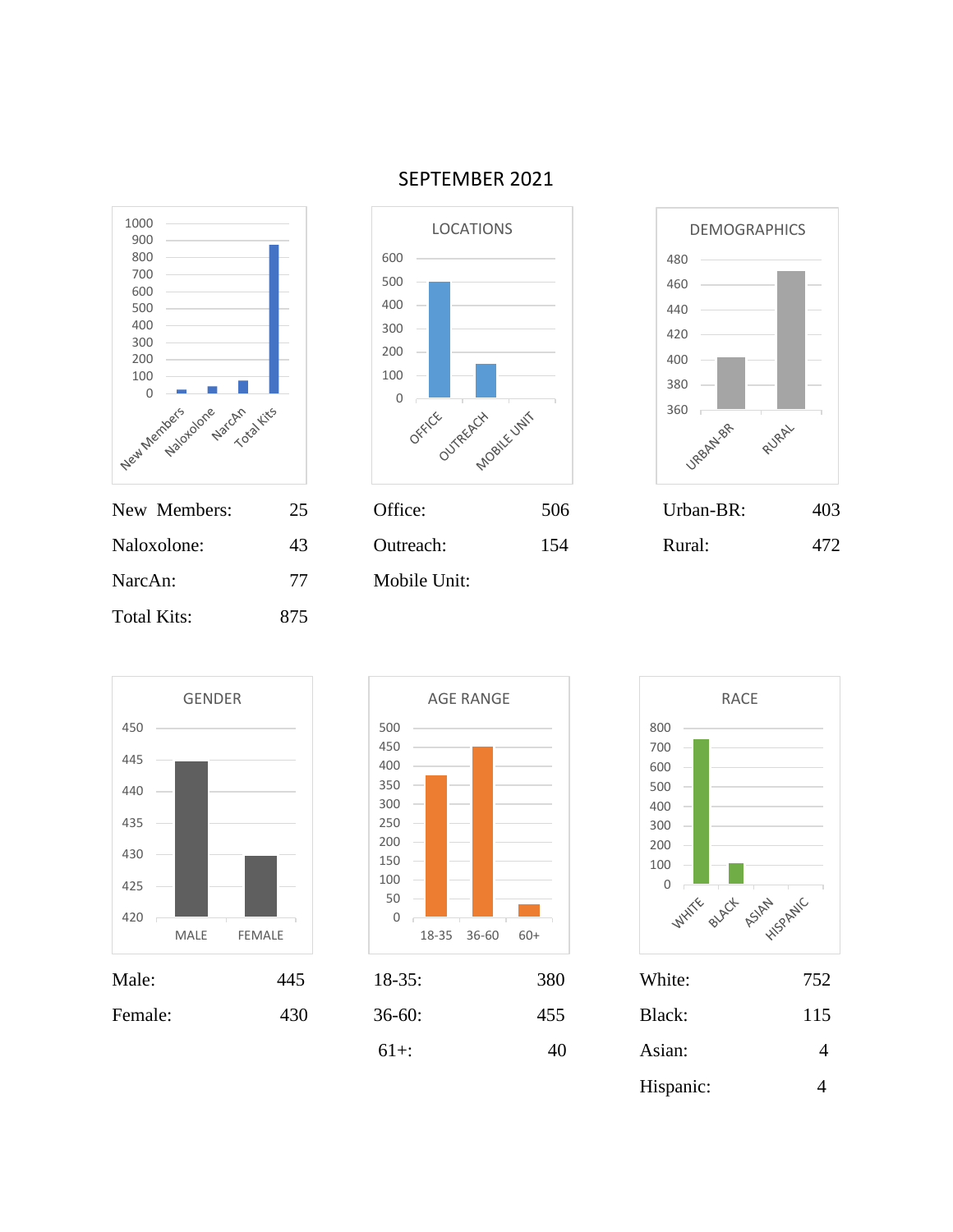#### **\*Charts Shows Program Members**

#### **Program Members**

**Total | 875** Males | 445 Female | 430 Black | 115 White | 752 Hispanic | 4 Asian | 4 Ages 18-35 | 380 Ages 36-60 | 455 Ages 61 and Over | 40

#### **Geographical Area**

Urban & Suburban | 403

Rural | 472

#### Breakdown by City:

| Abbeville-      | Addis-4           | Albany-        | Alfords-   |
|-----------------|-------------------|----------------|------------|
| Aline-2         | Baker-48          | Bayou Goula-3  | Beuche-    |
| Baton Rouge-399 | Brusly-           | Central-20     | Clinton-10 |
| Covington-1     | Denham Springs-68 | Erwinville-    | Geismar-1  |
| Glynn-          | Gonzales-38       | Hammond-5      | Hester-    |
| Holden-4        | Jackson-6         | Jarreau-4      | Kentwood-  |
| Killian-1       | Lafayette-2       | Lake Charles-2 | LaPlace-1  |
| Livingston-29   | Livonia-12        | Maurepas-      | Monroe-    |
| New Roads-1     | New Orleans-1     | Norwood-2      | Oscar-     |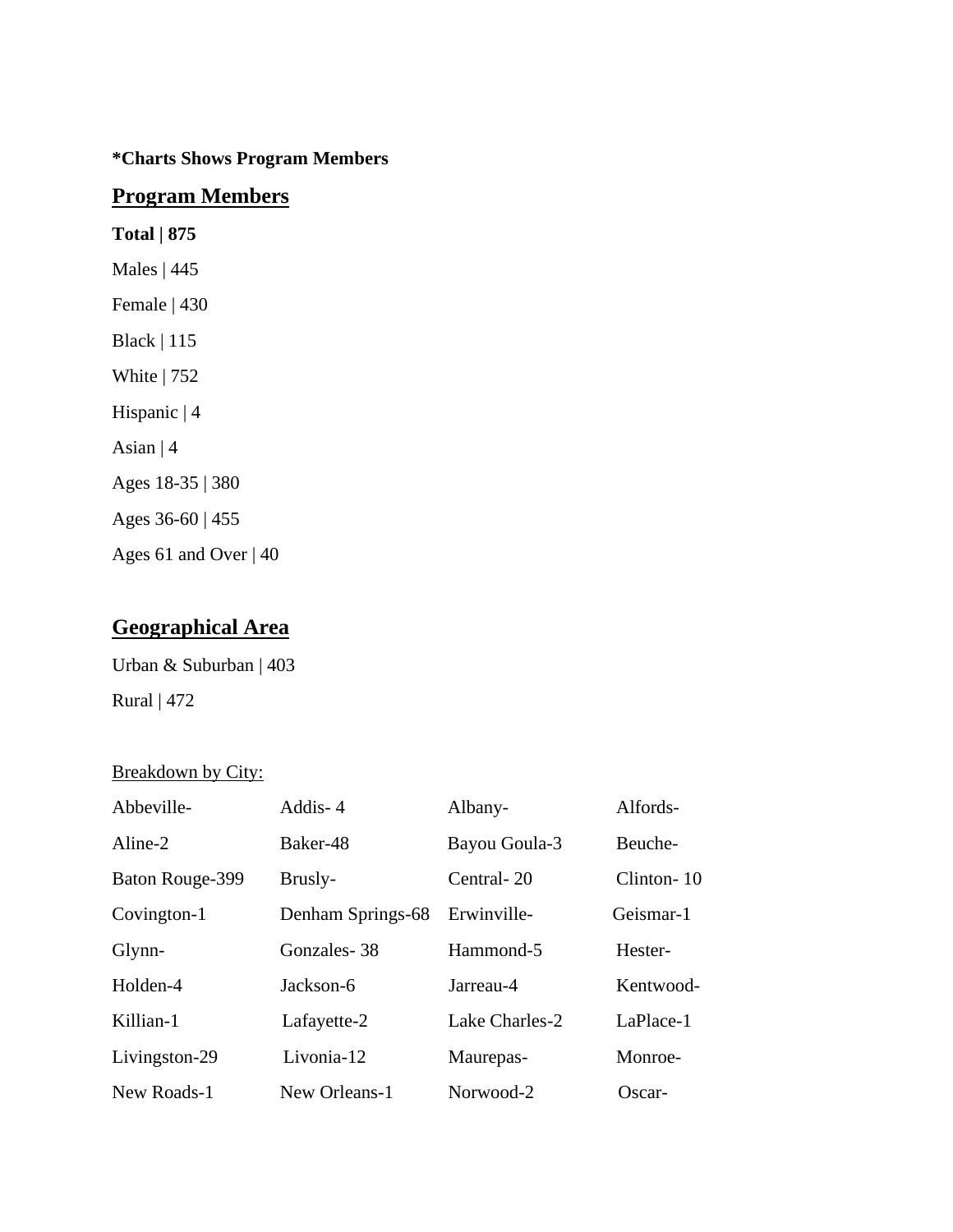| Pine Grove-               | Plaquemine-12 | Ponchatoula-2 | Port Allen-19 |
|---------------------------|---------------|---------------|---------------|
| Prairieville-25           | Ramah-2       | Rosedale-1    | Slaughter-8   |
| Slidell-1                 | Sorrento-     | Springfield-2 | St Amant-17   |
| St Francisville-2         | St Gabriel-4  | Terrebonne-2  | Torbert-1     |
| Varnado-1                 | Ventress-3    | Walker-19     | Watson-30     |
| <b>White Castle-</b>      | Zachary-56    | Illinois-     | Michigan-     |
| Mississippi-              | Ohio-         |               |               |
|                           |               |               |               |
| Baton Rouge by Zip Codes: |               |               |               |
| 70801-                    | 70802-21      | 70803-3       | 70804-1       |
| 70805-50                  | 70806-38      | 70807-4       | 70808-13      |
| 70809-51                  | 70810-24      | 70811-7       | 70812-3       |
| 70813-                    | 70814-10      | 70815-17      | 70816-87      |
| 70817-24                  | 70818-39      | 70819-6       | 70820-5       |
| 70821-1                   | 70822-        | 70826-        | 70837-        |

70874- 70891-

# **\*New Members**

Total |25

### **Kits Distributed**

Office | 643 After Hours/Outreach | 232 Mobile Unit |

#### **Narcan Distributed**

Nasal | 77 Injectable | 43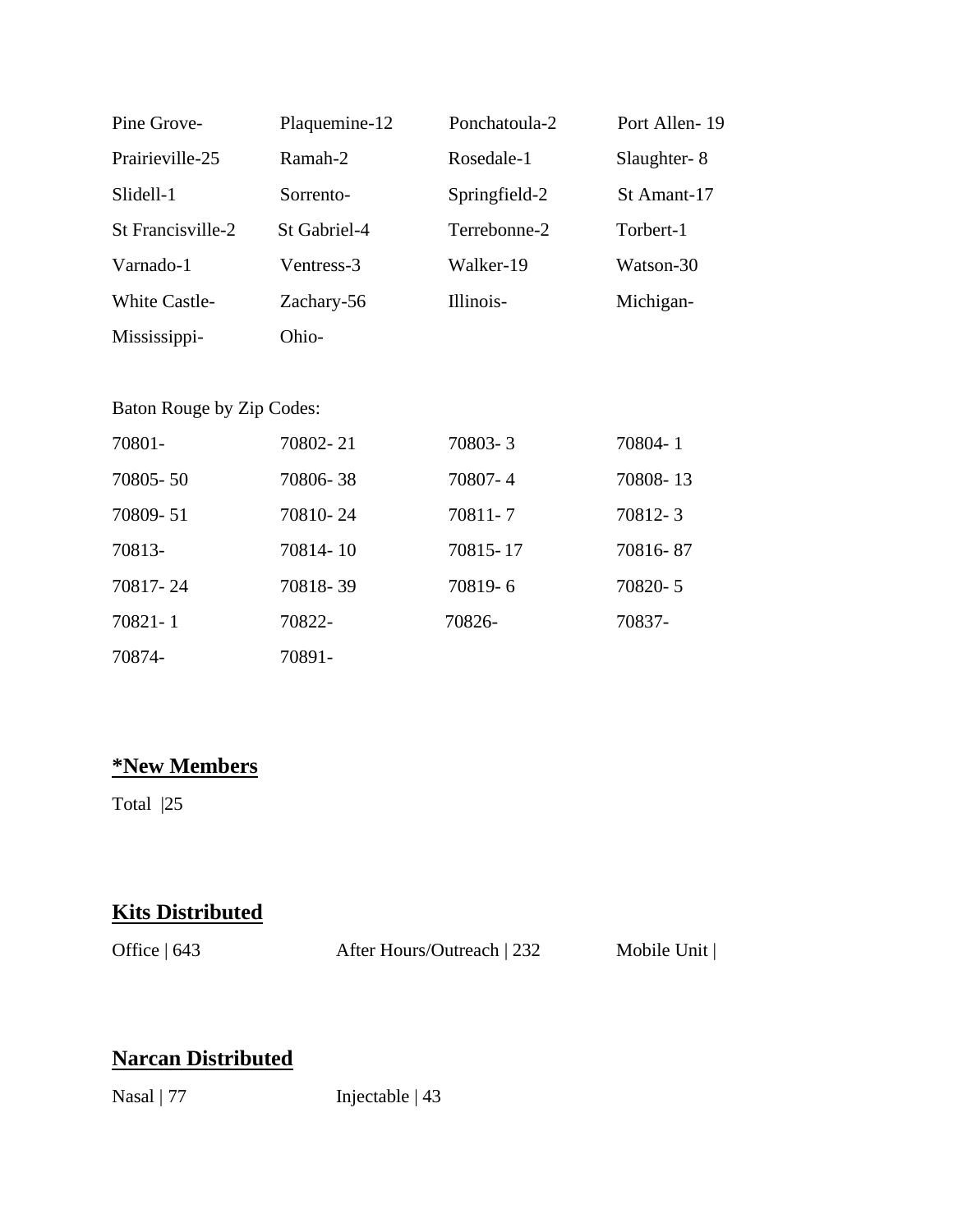## **WCK (wound care kits)**

4

## **PHK (personal hygiene kits)**

2

# **Condoms Distributed in Field**

2350

|                          | September 2020 | <b>September 2021</b> |
|--------------------------|----------------|-----------------------|
|                          |                |                       |
| <b>Total Members</b>     | 1208           | 875                   |
| <b>Total New Members</b> | 61             | 25                    |
| <b>Total Urban</b>       | 681            | 403                   |
| <b>Total Rural</b>       | 527            | 472                   |
| <b>Total Male</b>        | 617            | 445                   |
| <b>Total Female</b>      | 587            | 430                   |
| <b>Total Black</b>       | 167            | 115                   |
| <b>Total White</b>       | 1025           | 752                   |
| <b>Total Hispanic</b>    | 12             | $\overline{4}$        |
| <b>Total Asian</b>       | $\overline{4}$ | $\overline{4}$        |
| Total Age 18-35          | 573            | 380                   |
| Total Age 36-60          | 607            | 455                   |
| Total Age 61+            | 28             | 40                    |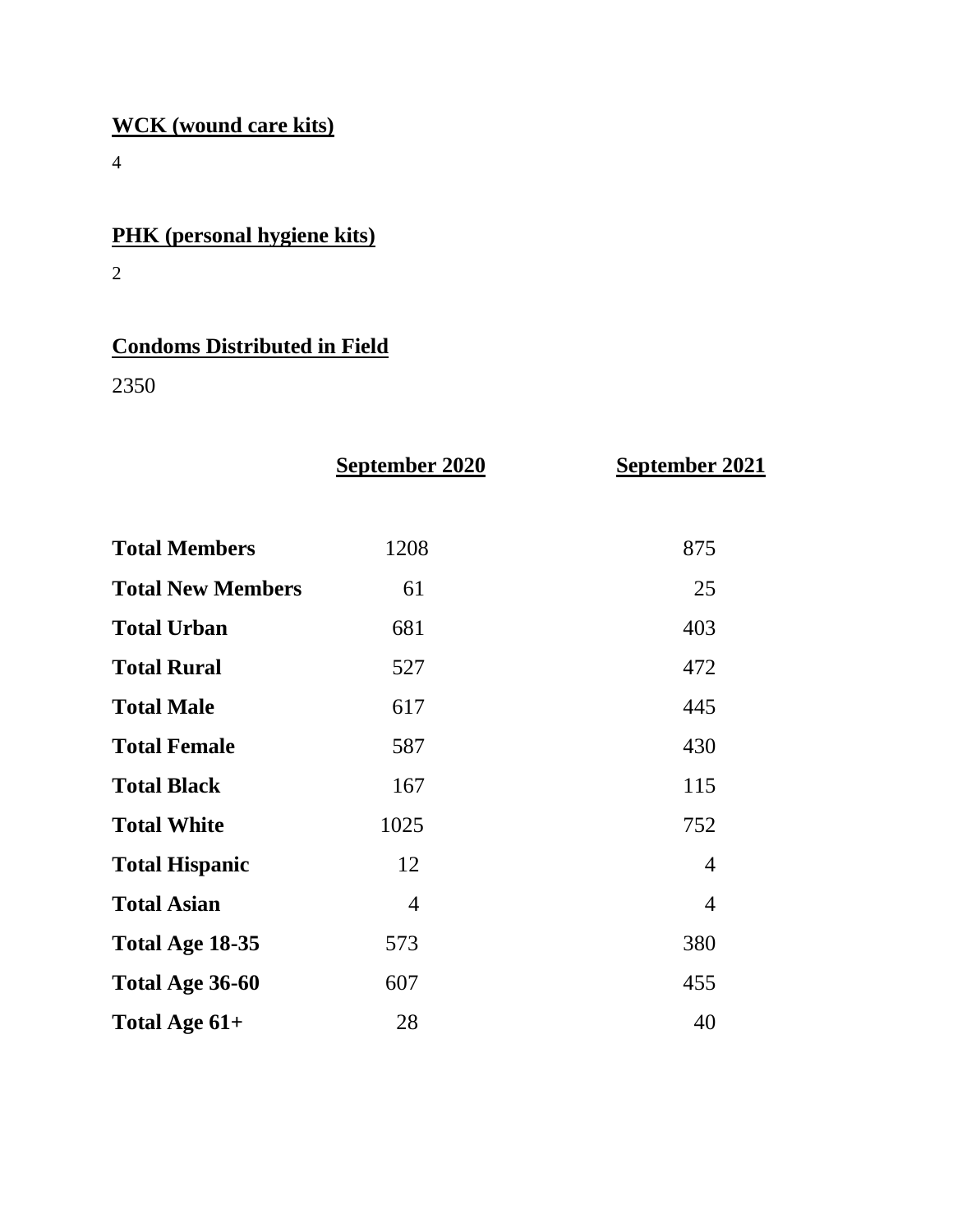### **Intake Forms**

#### **35 collected for a total of 266**

### **Gender Identity**

| <b>Sexual Identity</b> |
|------------------------|
|------------------------|

| Male         | 130 | Straight/Heterosexual | 227 |
|--------------|-----|-----------------------|-----|
| Female       | 131 | <b>Bisexual</b>       | 22  |
| Non-Binary   | 3   | Gay/Lesbian           | 12  |
| Not Answered |     | Other                 | 5   |

| <b>Race Identity</b> |                | <b>Housing</b> |
|----------------------|----------------|----------------|
| White                | 217            | Stable Ho      |
| Black/AA             | 19             | Family/F       |
| Other                | 12             | Homeless       |
| Asian                | 8              | Not Ansy       |
| Hispanic/Latinx      | $\overline{4}$ |                |
| Not Answered         | 5              |                |

| White    | 217 | Stable Housing (rent/own) | 169 |
|----------|-----|---------------------------|-----|
| Black/AA | 19  | Family/Friends            | 60  |
| Other    | 12  | Homeless/Shelter          | 36  |
| Asian    | 8   | Not Answered              |     |
|          |     |                           |     |

| Medicaid/Medicare |  |
|-------------------|--|
|                   |  |

| None                  | 53 | Yes                 |   |
|-----------------------|----|---------------------|---|
| Private               | 22 | <b>Not Answered</b> | 9 |
| <b>Not Answered</b>   | 18 |                     |   |
| <b>Parents Policy</b> |    |                     |   |

### **Health Insurance Been arrested with Paraphernalia**

| Medicaid/Medicare | 172 | No. | 160 |
|-------------------|-----|-----|-----|
|                   |     |     |     |

| Yes | 87 |
|-----|----|
|     |    |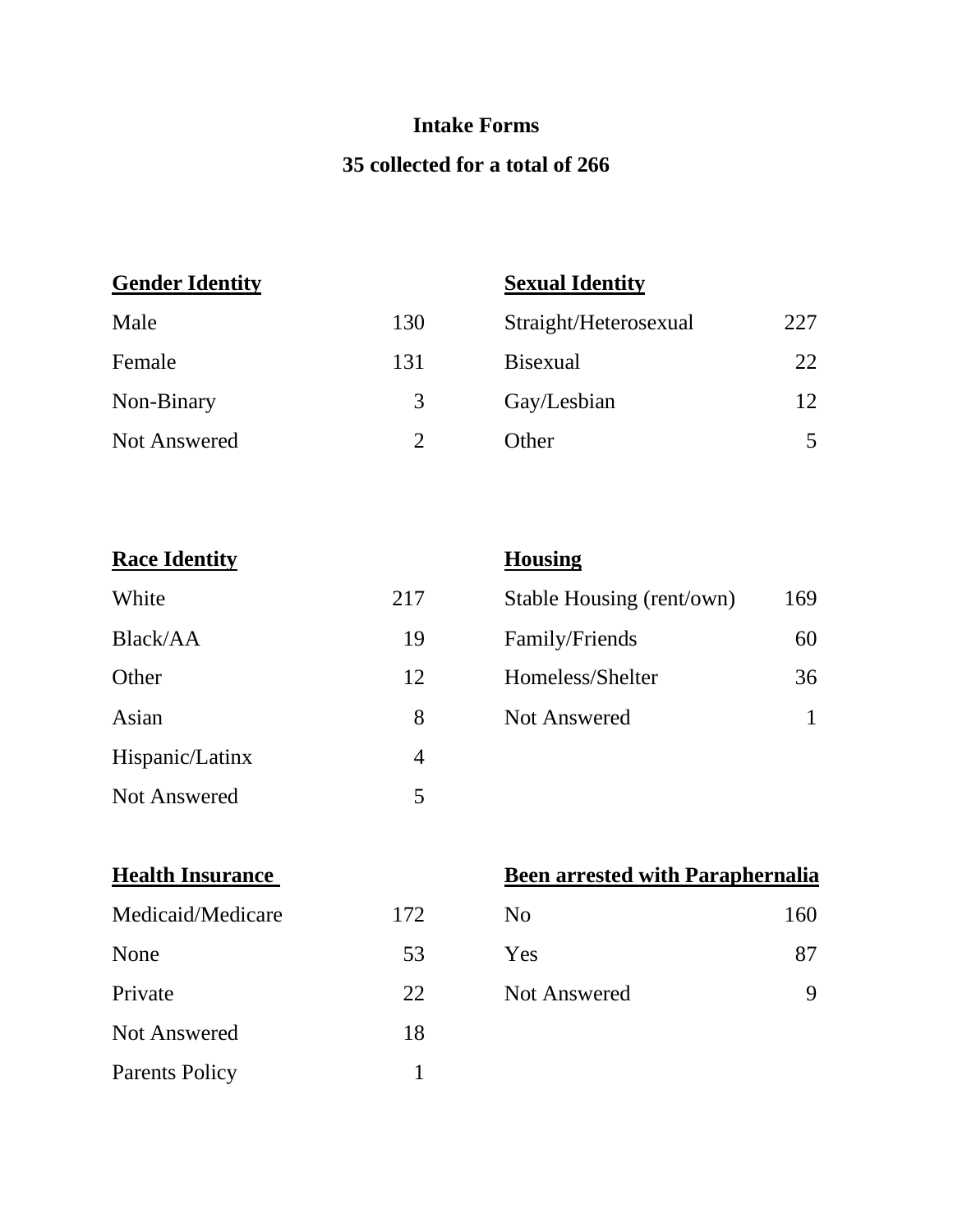| # of people you supply syringes |     | # of NarcAn supplied to oth |
|---------------------------------|-----|-----------------------------|
| Just Me                         | 147 | Just Me                     |
| $2$ to 5                        | 94  | $2$ to 5                    |
| $6$ to 9                        | 15  | <b>Not Answered</b>         |
| $10+$                           | 5   | $10+$                       |
| Not Answered                    | 3   | 6 to 9                      |

| # of people you supply syringes |     | # of NarcAn supplied to others |     |
|---------------------------------|-----|--------------------------------|-----|
| Just Me                         | 147 | Just Me                        | 121 |
| 2 to 5                          | 94  | 2 to 5                         | 103 |
| 6 to 9                          | 15  | Not Answered                   | 18  |
| $10+$                           | 5   | $10+$                          | 12  |
| <b>Not Answered</b>             | 3   | $6$ to 9                       |     |

| # of times NarcAn used on self |     |  |
|--------------------------------|-----|--|
| Never                          | 143 |  |
| $1$ to 5                       | 101 |  |
| 6 to 10                        | 20  |  |
| <b>Not Answered</b>            |     |  |
|                                |     |  |

| # of times NarcAn used on self |     | # of times NarcAn used on others |     |
|--------------------------------|-----|----------------------------------|-----|
| Never                          | 143 | 1 to 5                           | 121 |
| 1 to $5$                       | 101 | <b>Never</b>                     | 89  |
| 6 to 10                        | 20  | 6 to 10                          | 43  |
| <b>Not Answered</b>            | 9   | <b>Not Answered</b>              | 11  |
|                                |     | $11+$                            | 2   |

| <b>Types of Drugs Injected</b> | Other drugs used |  |
|--------------------------------|------------------|--|
|                                |                  |  |

|  | Other drugs used |  |
|--|------------------|--|
|  |                  |  |

| Heroin              | 179 |
|---------------------|-----|
| All of the above    | 91  |
| Meth/Speed          | 28  |
| Other               | 7   |
| Cocaine             | 5   |
| <b>Not Answered</b> | 5   |

| Heroin           | 129 | Not Answered              | 145 |
|------------------|-----|---------------------------|-----|
| All of the above | 91  | <b>Prescription Pills</b> | 56  |
| Meth/Speed       | 28  | Combination               | 36  |
| Other            | 7   | Suboxone/Subutex          | 29  |
| Cocaine          |     | Hormones                  |     |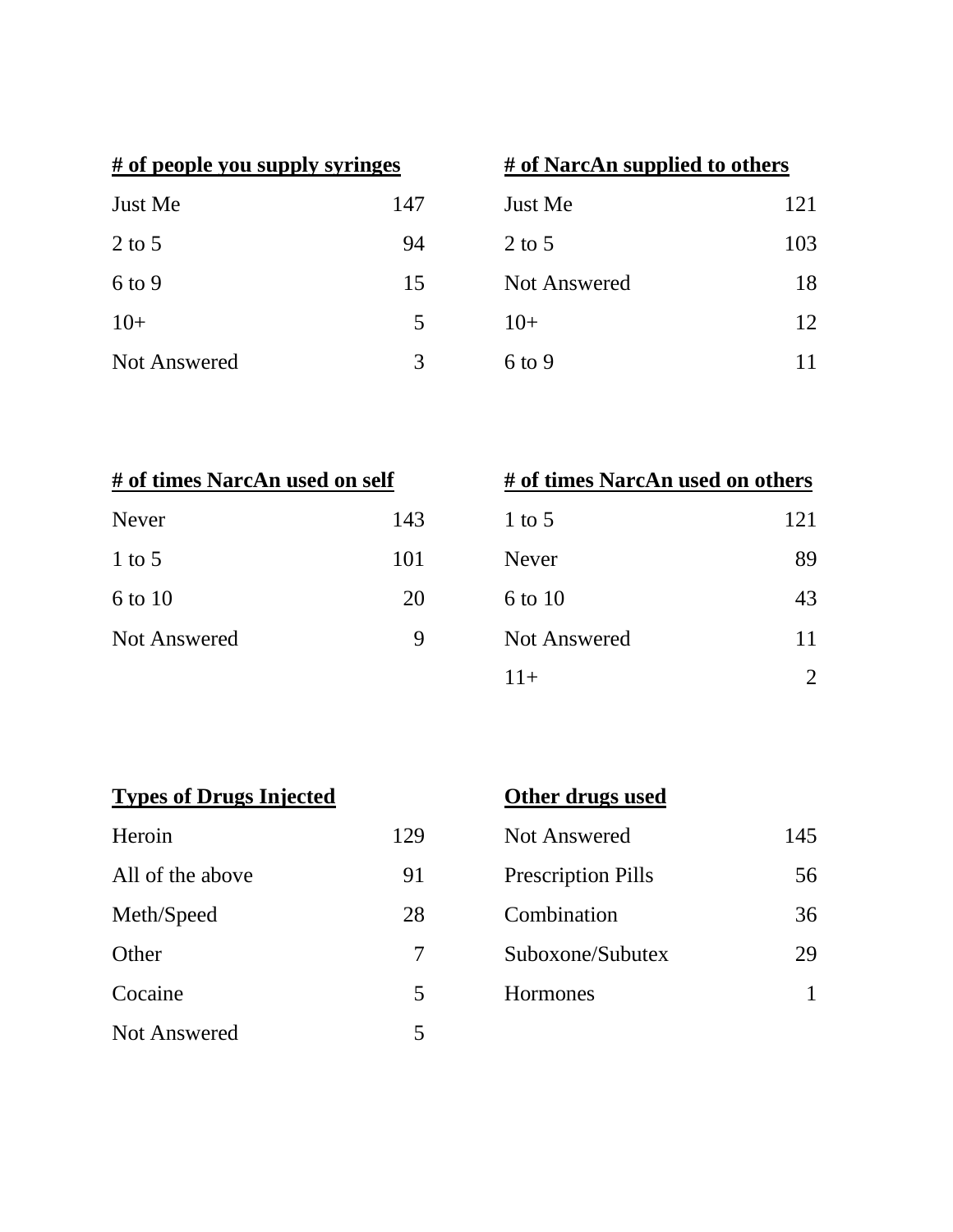| $3$ to 4     | 109 |
|--------------|-----|
| $1$ to $2$   | 62  |
| $5$ to 6     | 57  |
| $7+$         | 29  |
| Not answered |     |

## **# of times you inject a day # of syringes you use weekly**

| $3$ to $4$   | 109 | 11 to 20     | 78 |
|--------------|-----|--------------|----|
| $1$ to $2$   | 62  | 6 to 10      | 78 |
| $5$ to $6$   | 57  | $21+$        | 52 |
| $7+$         | 29  | 1 to 5       | 52 |
| Not answered | 9   | Not Answered | 6  |
|              |     |              |    |

**How did you start? How often do you frequent us?**

| Injury                  | 111          | Weekly             | 62             |
|-------------------------|--------------|--------------------|----------------|
| Not Answered            | 58           | <b>First Time</b>  | 54             |
| Friends                 | 41           | Often              | 38             |
| Pills                   | 33           | Not Answered       | 35             |
| Family                  | 10           | Monthly            | 26             |
| Curious                 | 5            | Bi-monthly         | 23             |
| Depression              | 3            | Not Often          | 11             |
| <b>Emotional Stress</b> | $\mathbf{1}$ | Daily              | 6              |
| Fatigue                 | 1            | Bi-weekly          | $\overline{4}$ |
| Prison                  | 1            | <b>Second Time</b> | 5              |
| Disease                 | 1            |                    |                |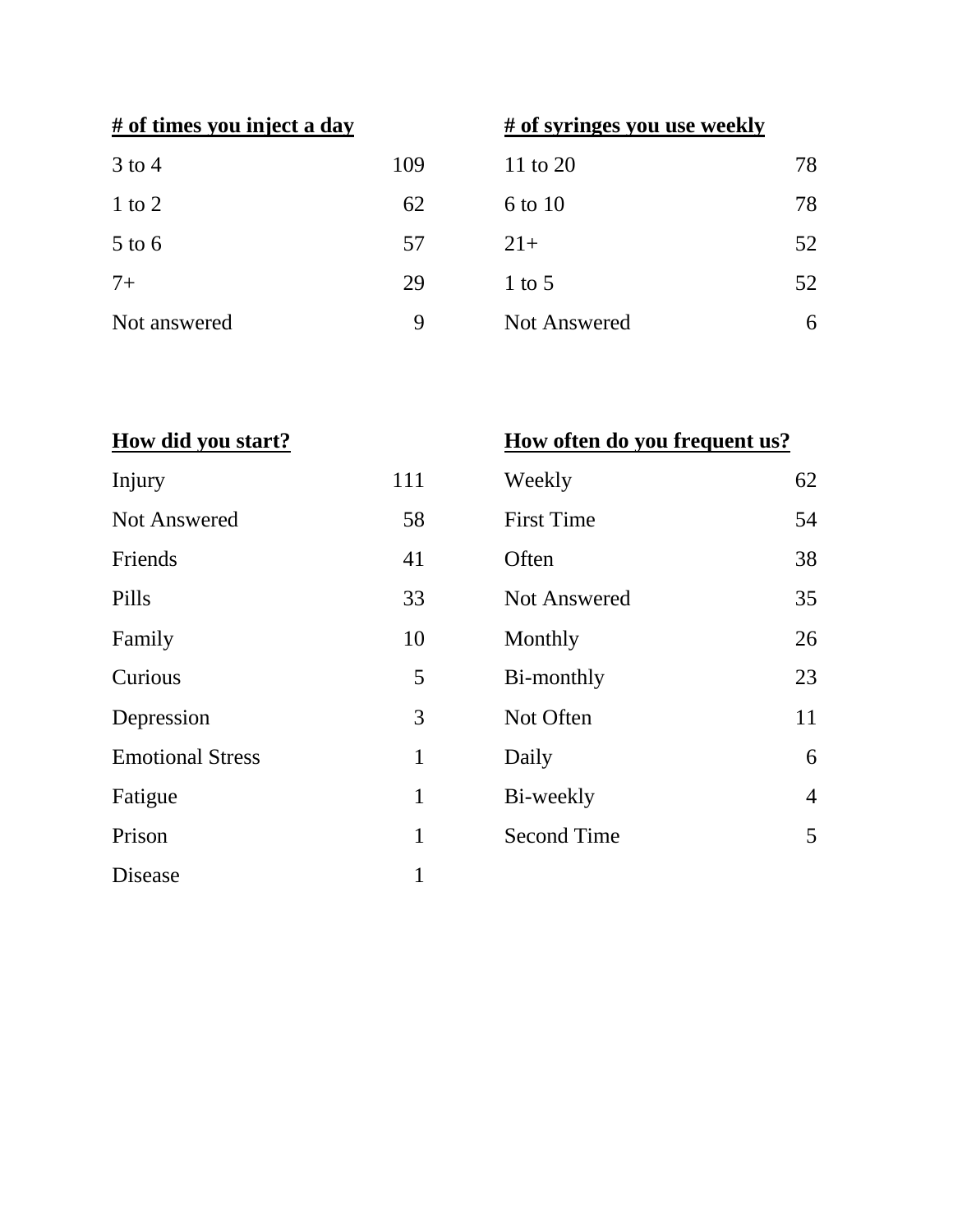| How often do you share syringes |     | Age when you began using |     |
|---------------------------------|-----|--------------------------|-----|
| <b>Never</b>                    | 186 | 18 to 35                 | 124 |
| Rarely $(25%)$                  | 57  | <b>Not Answered</b>      | 61  |
| Sometimes (50%)                 | 8   | 17<                      | 53  |
| <b>Not Answered</b>             | 9   | $36 \text{ to } 60$      | 28  |
| Often $(75%)$                   | 5   |                          |     |

## **Age when you began using**

| 18 to 35     | 124 |
|--------------|-----|
| Not Answered | 61  |
| 17<          | 53  |
| 36 to 60     | 28  |

| How did you hear about us? |     | Plans to stop using? |
|----------------------------|-----|----------------------|
| Friends                    | 186 | Yes                  |
| Internet                   | 36  | N <sub>0</sub>       |
| <b>Not Answered</b>        | 20  | <b>Not Answered</b>  |
| <b>Streets</b>             | 9   |                      |
| <b>Staff/Partners</b>      | 7   |                      |
| Family                     | 8   |                      |

|  | Plans to stop using? |
|--|----------------------|
|  |                      |

| 86 | Yes          | 189 |
|----|--------------|-----|
| 36 | No           | 57  |
| 20 | Not Answered | 20  |

| Do you want help to stop? |     | Do you have support system |      |
|---------------------------|-----|----------------------------|------|
| Not Answered              | 146 | Yes                        | 22.1 |
| N <sub>0</sub>            | 83  | N <sub>0</sub>             |      |
| Yes                       | 37  | Not Answered               |      |

# **Do you have support system?**

| Yes                 | 221 |
|---------------------|-----|
| N <sub>0</sub>      | 47  |
| <b>Not Answered</b> |     |